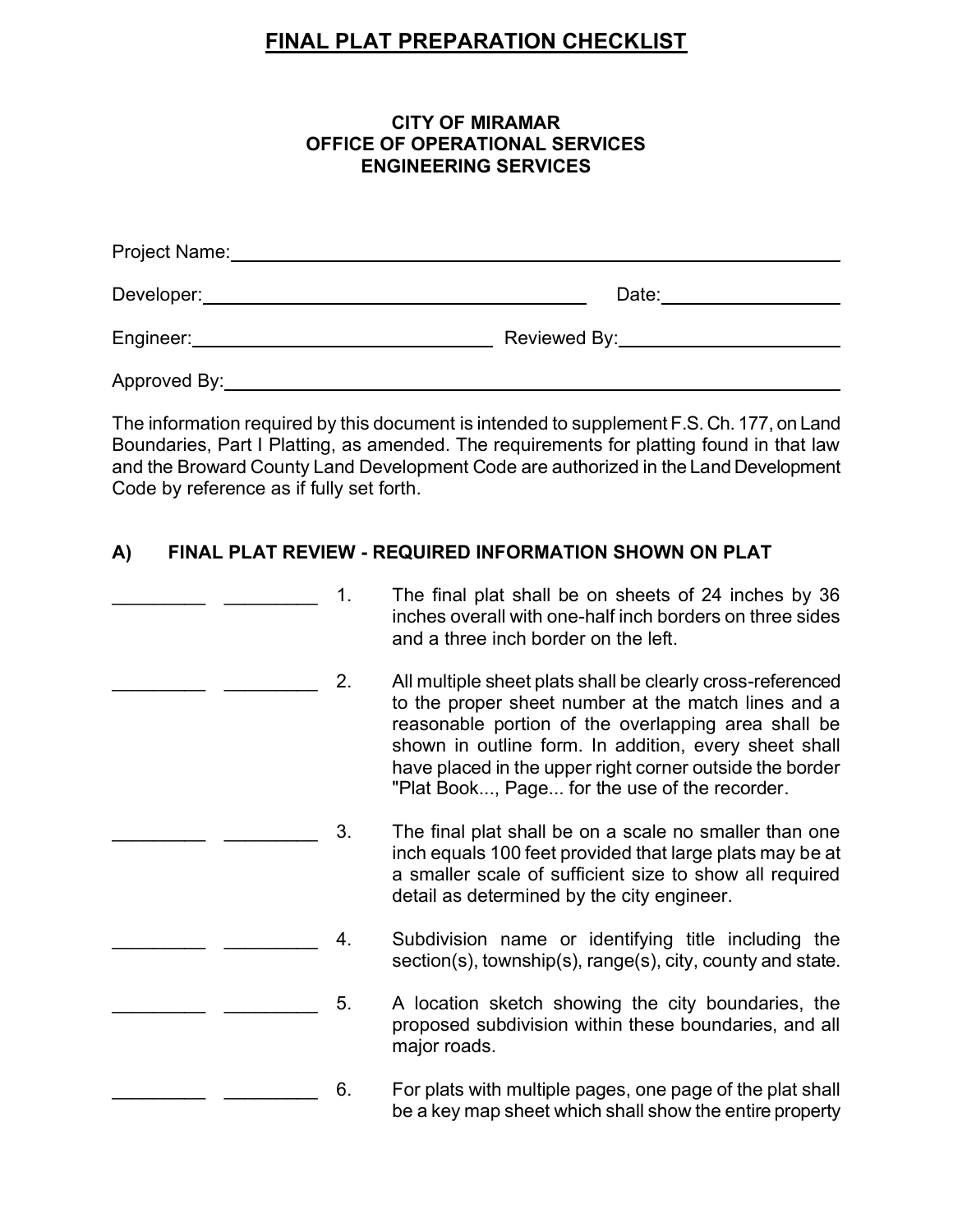being platted and the sheet number of the plat upon plat sheet showing detailed plat information shall also which the specific plat information is to be found. Each include a key map showing the location of that page in relation to the other plat sheets and plat boundaries.

- \_\_\_\_\_\_\_\_\_ \_\_\_\_\_\_\_\_\_ 7. North point, graphic scale and month and year plat was drawn.
- \_\_\_\_\_\_\_\_\_\_\_\_\_\_\_\_\_\_\_\_\_\_\_\_\_\_\_\_\_\_\_\_\_\_\_\_\_8. A complete description of the land intended to be subdivided and the extent and boundaries of the platted area shall be graphically indicated in a clear and understandable manner.
- \_\_\_\_\_\_\_\_\_\_\_<sub>\_\_\_\_\_</sub>\_\_\_\_\_\_\_\_\_\_\_\_\_\_9. Boundary lines of the property being platted with accurate distances to the hundredths of foot and sufficient angles, bearings, or azimuth to show direction of all lines shall be shown. All bearings, angles or azimuth shall be shown to the nearest second of arc. These boundaries shall be determined by an accurate survey in the field in accordance with minimum technical standards set forth by the Florida Board of Land Surveyors pursuant to F.S. Ch. 472.027.
	- positively describe all bounds of every lot, block, street, street names, alley, easement and all other areas area distance and central angles or radii, cord and cord bearing or both. Radial lines will be so designated. 10. The exact layout shall show sufficient survey data to shown on the plat. Curvilinear lots shall show the radii, Direction of non-radial lines shall be indicated.
- \_\_\_\_\_\_\_\_\_\_\_\_\_\_\_\_\_\_\_\_\_\_\_\_\_\_\_\_\_\_\_11. Accurate computation of the square footage of each parcel, tract and lot, and the total acreage of land proposed to be platted.
- \_\_\_\_\_\_\_\_\_\_\_ \_\_\_\_\_\_\_\_\_\_\_ 12. The accurate outline of all property which is to be dedicated or proposed for public or quasi-public use, including but not limited to drainage canals, lakes and utility easements, and all property that may be reserved for the common use of the property owners in a subdivision, with the purpose indicated thereon.
- \_\_\_\_\_\_\_\_\_\_\_ \_\_\_\_\_\_\_\_\_\_\_\_ 13. The accurate location of all permanent reference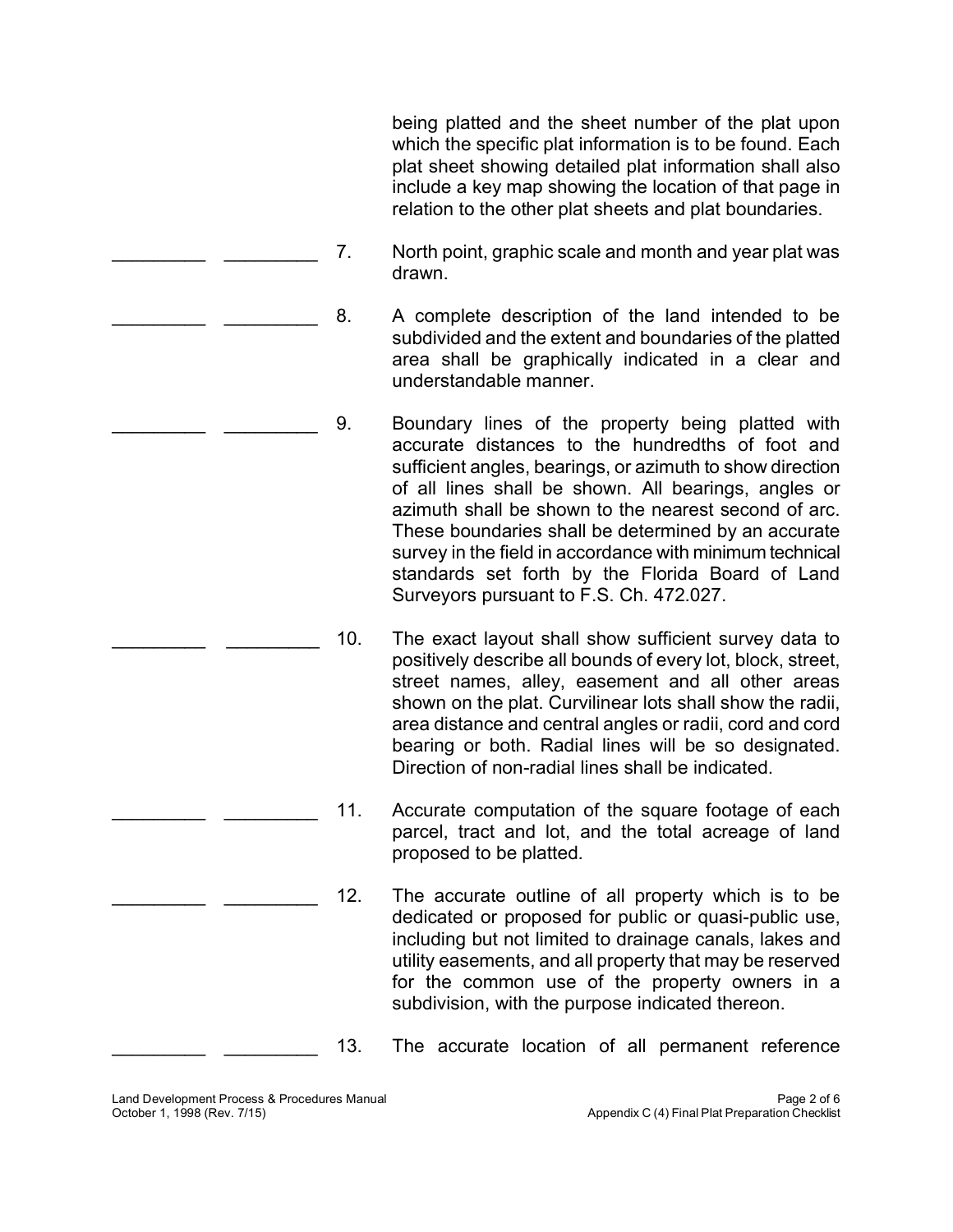monuments (PRM) as required by F.S. Ch. 177. PRMs must be placed at each corner or change in direction on the boundary of the lands being platted and may not be more than 1,400 feet apart.

- The certificate of the surveyor attesting to the survey and that the permanent reference monuments have \_\_\_\_\_\_\_\_\_ \_\_\_\_\_\_\_\_\_ 14. been established according to F.S. Ch. 177.
- the adjacent portions of which shall be shown in outline \_\_\_\_\_\_\_\_\_ \_\_\_\_\_\_\_\_\_ 15. Names and locations of adjoining platted subdivisions, form.
- The exact names, locations and widths along the property lines of all existing or recorded streets \_\_\_\_\_\_\_\_\_ \_\_\_\_\_\_\_\_\_ 16. intersecting or paralleling the boundaries of the tract.
- Location and width of all Broward County Trafficways \_\_\_\_\_\_\_\_\_ \_\_\_\_\_\_\_\_\_ 17. rights-of-way.
- Location and width of all proposed and required arterial \_\_\_\_\_\_\_\_\_ \_\_\_\_\_\_\_\_\_ 18. road ultimate rights-of-way.
	- 19. Location and width of all collector road ultimate rightsof-way (a collector road being the principal traffic circulation facility within the platted area).
	- 20. Proposed ingress and egress locations and dimensions to all trafficway and arterial roadways.
	- 21. Location of Non-Vehicular Access Line (NVAL) and access openings along the property line.
	- 22. All parcels or tracts designated by letters or numbers.
	- 23. Residential lots numbered in numerical order beginning with number one in each block and blocks lettered in alphabetical order, omitting the letters "I" and "O." **Not Required for a Perimeter Subdivision Plat.**
	- 24. Location and width of all proposed minor streets, frontage streets, alleys and easements. **Not Required for a Perimeter Subdivision Plat.**

\_\_\_\_\_\_\_\_\_ \_\_\_\_\_\_\_\_\_

\_\_\_\_\_\_\_\_\_ \_\_\_\_\_\_\_\_\_

\_\_\_\_\_\_\_\_\_ \_\_\_\_\_\_\_\_\_

\_\_\_\_\_\_\_\_\_ \_\_\_\_\_\_\_\_\_

\_\_\_\_\_\_\_\_\_ \_\_\_\_\_\_\_\_\_

\_\_\_\_\_\_\_\_\_ \_\_\_\_\_\_\_\_\_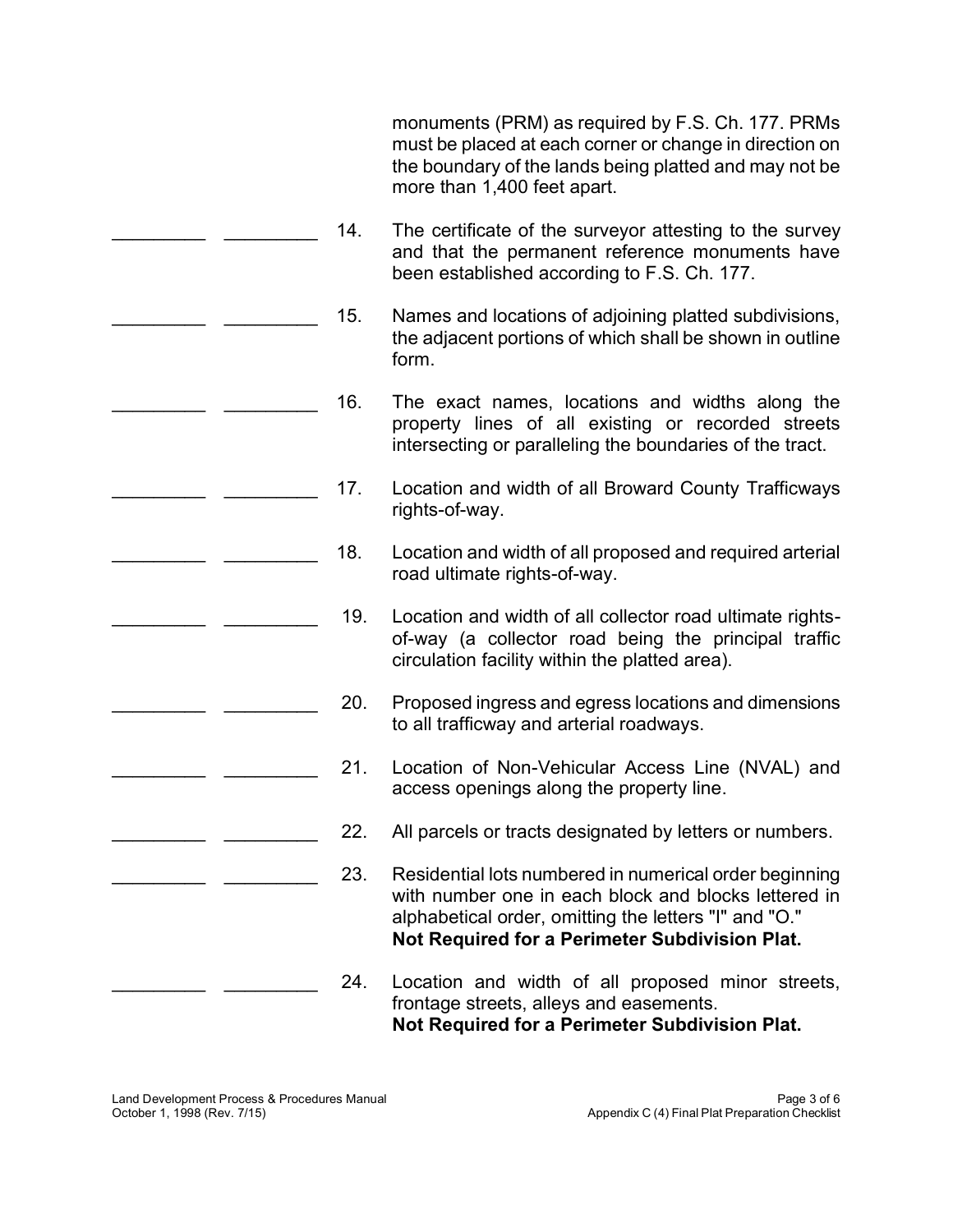- 25. Proposed residential lot lines with dimensions. **Not Required for a Perimeter Subdivision Plat.**
- 26. Public utility easement along all sides of perimeter plat.
- 27. Dedications: The plat shall contain an unreserved dedication of all streets, highways, alleys, parks or other public places included within the plat. The plat shall also contain dedications for all landscape, drainage, utility easements, bus shelter easement (as required by Broward County), traffic control device easement (as required by BCTED), and lake maintenance easement (as required by SBDD). Such dedications must be subscribed to by the legal and equitable owners of said lands and by all persons holding mortgages against said lands. These dedications shall be acknowledged before an officer authorized to take acknowledgments.
- 28. City acceptance of dedications. The plat shall contain language regarding the city's acceptance of the public land being dedicated to the city. The language shall include the area of land being dedicated and the purpose of the land's use. It shall also designate the maintenance responsibility for any proposed design features within the dedicated land.
	- 29. Space and form for the following necessary approvals:
		- a) City manager attested by the city clerk, with seal; city engineer, with seal.
		- b) Water management district or improvement district having jurisdiction within the subdivided area. All other approvals required by the State of Florida or Broward County.
	- 30. Acknowledgment by the owner or owners and all mortgage lienholders of lands included within the plat and execution of same.

## **B) FINAL PLAT APPLICATION - REQUIRED SUBMITTALS**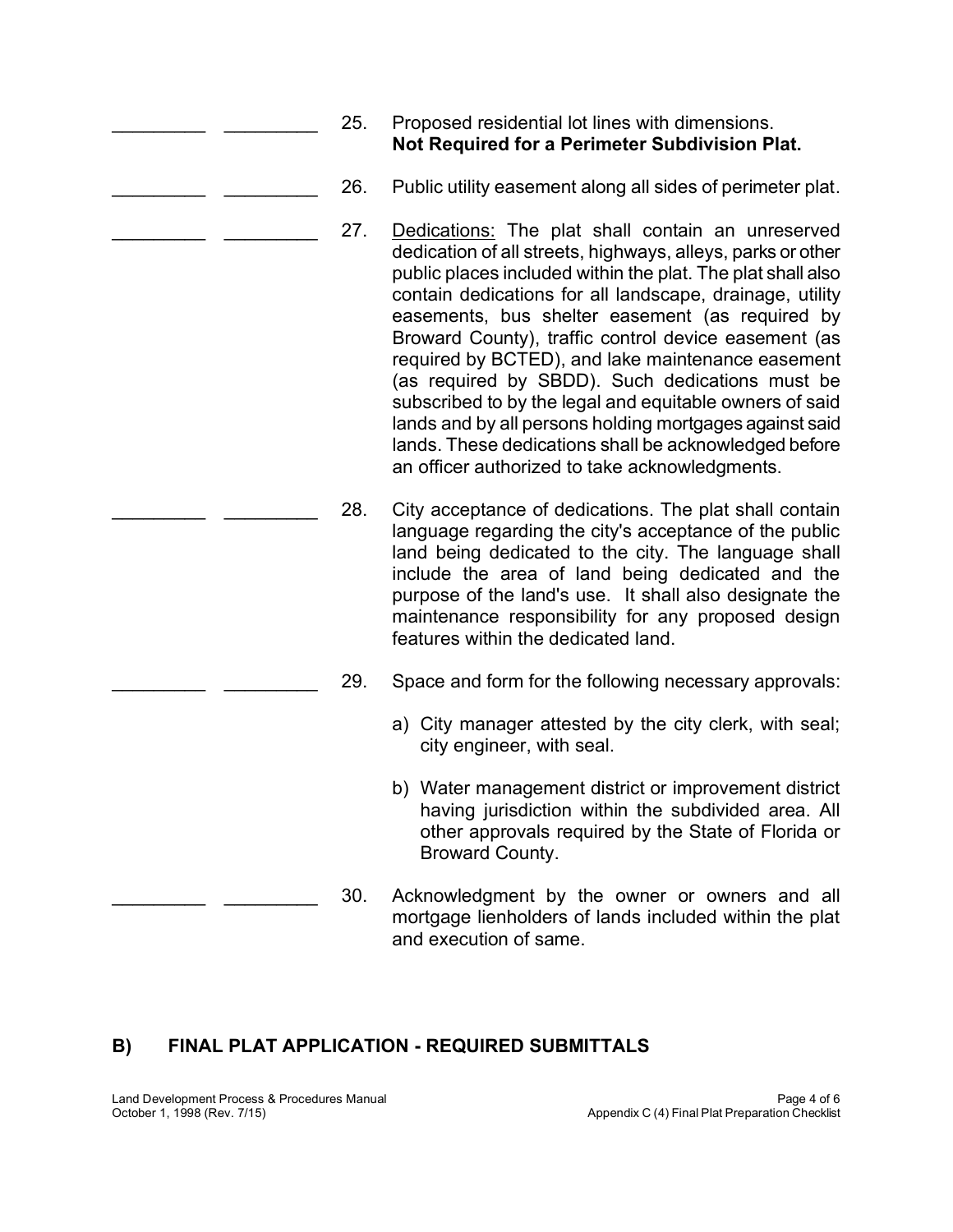## **APPROVED DISAPPROVED**

| 1. | Signed and sealed topographic survey. The survey shall<br>cover the entire area being platted and extend a<br>minimum of 100 feet beyond the plat limits. The<br>surveyor shall certify that the survey meets the<br>requirements of this section. The survey shall contain at<br>a minimum the following information:<br>a) Property boundaries; |
|----|---------------------------------------------------------------------------------------------------------------------------------------------------------------------------------------------------------------------------------------------------------------------------------------------------------------------------------------------------|
|    | b) Existing watercourses, canals and bodies of water<br>within or adjacent to the plat limits;<br>c) Existing easements within or adjacent to the plat<br>limits and the purposes for which the easements<br>have been established;                                                                                                               |
|    | d) Existing streets and alleys on or adjacent to the<br>tract, including name and right-of-way;                                                                                                                                                                                                                                                   |
|    | e) The survey shall reflect all encumbrances and<br>within the<br>restrictions<br>specified<br>owner<br>and<br>encumbrances report;                                                                                                                                                                                                               |
|    | f) Existing spot elevations on a 50-foot grid and bench<br>mark information used to establish the elevations.<br>g) Use state plane coordinate (NAD83)                                                                                                                                                                                            |
| 2. | A lot parcel analysis, including the smallest lot size,<br>largest lot size, average lot size, number of lots,<br>acreage in each parcel, and number of parcels.                                                                                                                                                                                  |
| 3. | Written confirmation from all utilities franchised to<br>operate in the city relative to the adequacy of proposed<br>easements shown on the plat and their ability to co-exist<br>with other utilities which may be placed within the<br>easement.                                                                                                |
| 4. | The applicable base flood elevation information.                                                                                                                                                                                                                                                                                                  |
| 5. | Title certification from a title company licensed in the<br>State of Florida or an opinion of title from an attorney<br>licensed to practice in the State of Florida, including a<br>statement of restrictions, reservations,<br>liens and                                                                                                        |

encumbrances. The certification shall be prepared

within 30 days of the plat submittal.